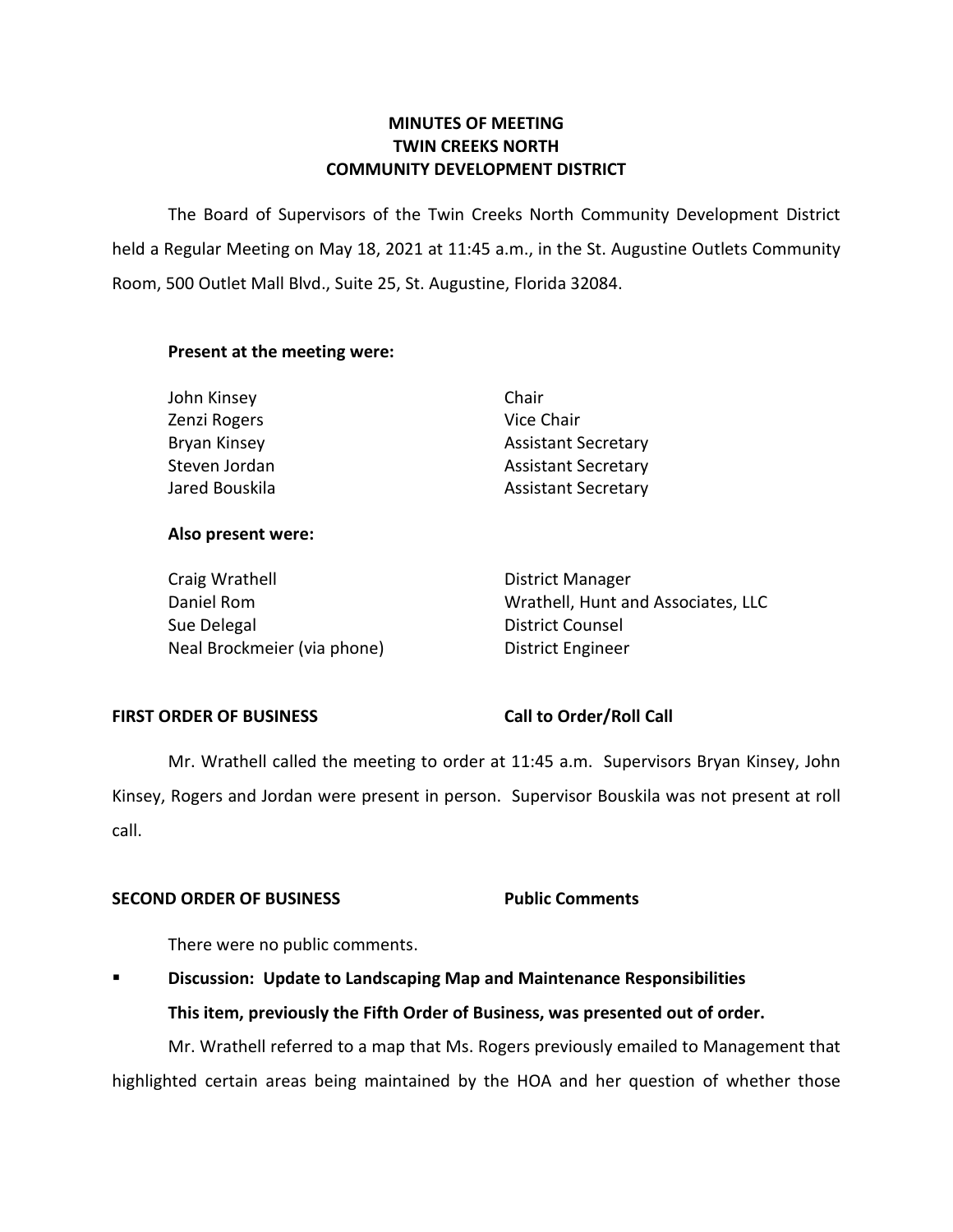areas should be maintained by the CDD. Upon review by the Board and Staff, it was determined that the highlighted areas should be maintained by the CDD. The District Engineer subsequently provided an updated map of the areas to be maintained by the CDD, on a go forward basis. Once the maps are approved, the current landscapers would be asked to commence maintaining the designated areas and the map would be included in the Request for Proposals (RFP) for landscape services.

**THIRD ORDER OF BUSINESS Consideration of Resolution 2021-04, Approving a Proposed Budget for Fiscal Year 2021/2022 and Setting a Public Hearing Thereon Pursuant to Florida Law; Addressing Transmittal, Posting and Publication Requirements; Addressing Severability; and Providing an Effective Date** 

 preparation, deliberation, public hearing and adoption process and reviewed the Proposed Fiscal Year 2022 budget, highlighting any line item increases, decreases and adjustments, compared to the Fiscal Year 2021 budget, and explained the reasons for any adjustments. Mr. Wrathell presented Resolution 2021-04. He explained the annual budget

### **Mr. Bouskila arrived at the meeting at 11:52 a.m.**

 **On MOTION by Mr. John Kinsey and seconded by Ms. Rogers, with all in favor, 2021 at 11:45 a.m., in the St. Augustine Outlets Community Room, 500 Outlet Resolution 2021-04, Approving a Proposed Budget for Fiscal Year 2021/2022 and Setting a Public Hearing Thereon Pursuant to Florida Law on September 7, Mall Blvd., Suite 25, St. Augustine, Florida 32084; Addressing Transmittal, Posting and Publication Requirements; Addressing Severability; and Providing an Effective Date, was adopted.** 

**FOURTH ORDER OF BUSINESS Consideration of Resolution 2021-05, Designating Dates, Times and Locations for Regular Meetings of the Board of Supervisors of the District for Fiscal Year 2021/2022 and Providing for an Effective Date** 

2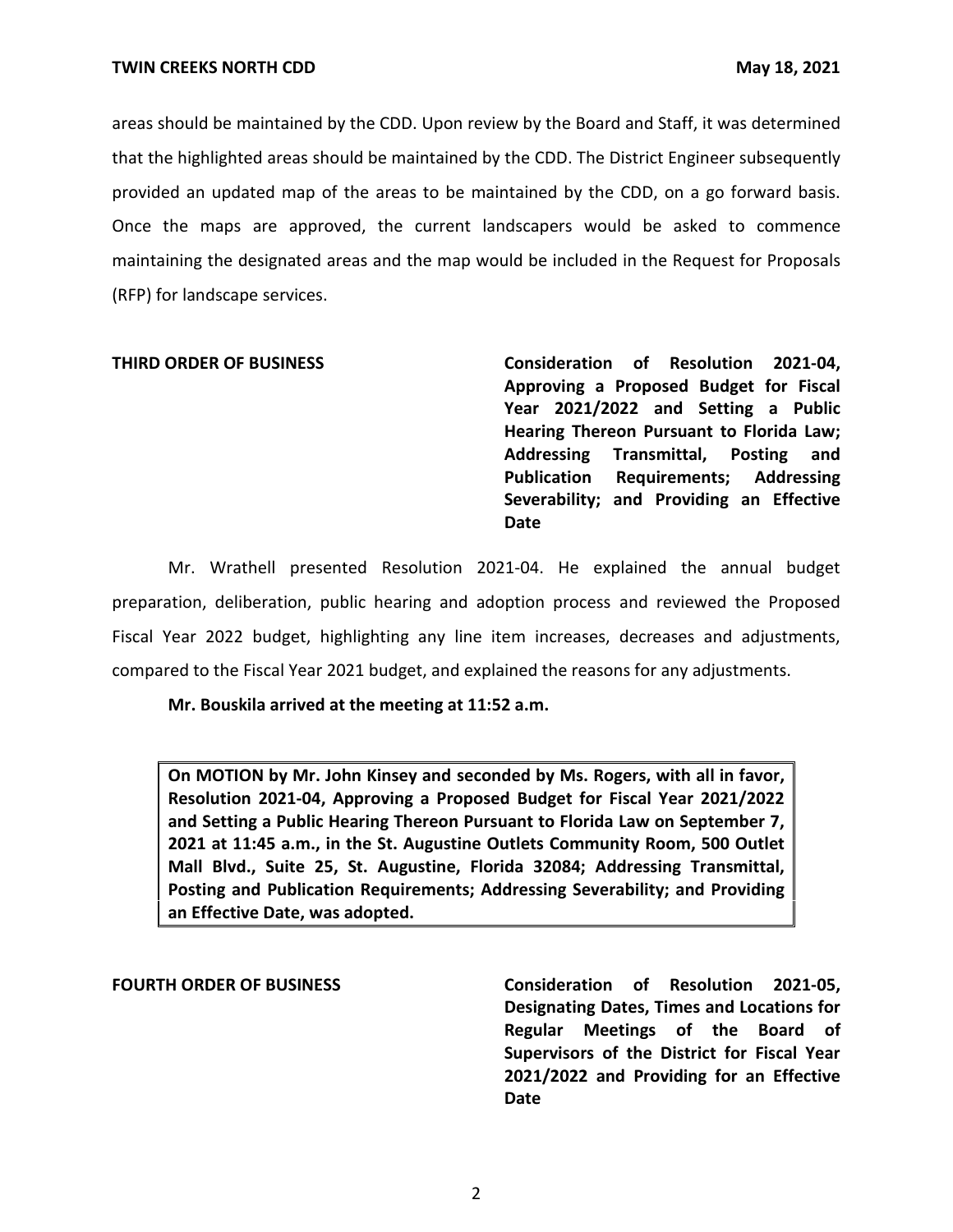Mr. Wrathell presented Resolution 2021-05.

Asked if the meeting time could be changed from 11:45 a.m., to 12:15 p.m., Mr. Wrathell replied affirmatively and stated if the Board was amenable, the time of the Public Hearing could be changed as well. Mr. John Kinsey amended his previous motion for Resolution 2021-04, changing the hour of the public hearing to 12:15 p.m.

 **On MOTION by Mr. John Kinsey and seconded by Ms. Rogers, with all in favor, September 7, 2021 at 12:15 p.m., in the St. Augustine Outlets Community Resolution 2021-04, as amended, Approving a Proposed Budget for Fiscal Year 2021/2022 and Setting a Public Hearing Thereon Pursuant to Florida Law on Room, 500 Outlet Mall Blvd., Suite 25, St. Augustine, Florida 32084; Addressing Transmittal, Posting and Publication Requirements; Addressing Severability; and Providing an Effective Date, as amended, was adopted.** 

The following change was made to the Fiscal Year 2022 Meeting Schedule:

TIME: Change "11:45 a.m." to "12:15 p.m."

 **On MOTION by Mr. John Kinsey and seconded by Mr. Bryan Kinsey, with all in favor, Resolution 2021-05, Designating Dates, Times and Locations for Regular Meetings of the Board of Supervisors of the District for Fiscal Year 2021/2022, as amended, and Providing for an Effective Date, was adopted.** 

**FIFTH ORDER OF BUSINESS Discussion: Update to Landscaping Map and Maintenance Responsibilities** 

This item was presented following the Second Order of Business.

**SIXTH ORDER OF BUSINESS Consider Authorization to Re-publish Request for Proposals (RFP) for Landscape Maintenance Services** 

Mr. Wrathell presented the RFP for Landscape Maintenance Services, which would include the most recent map of the CDD.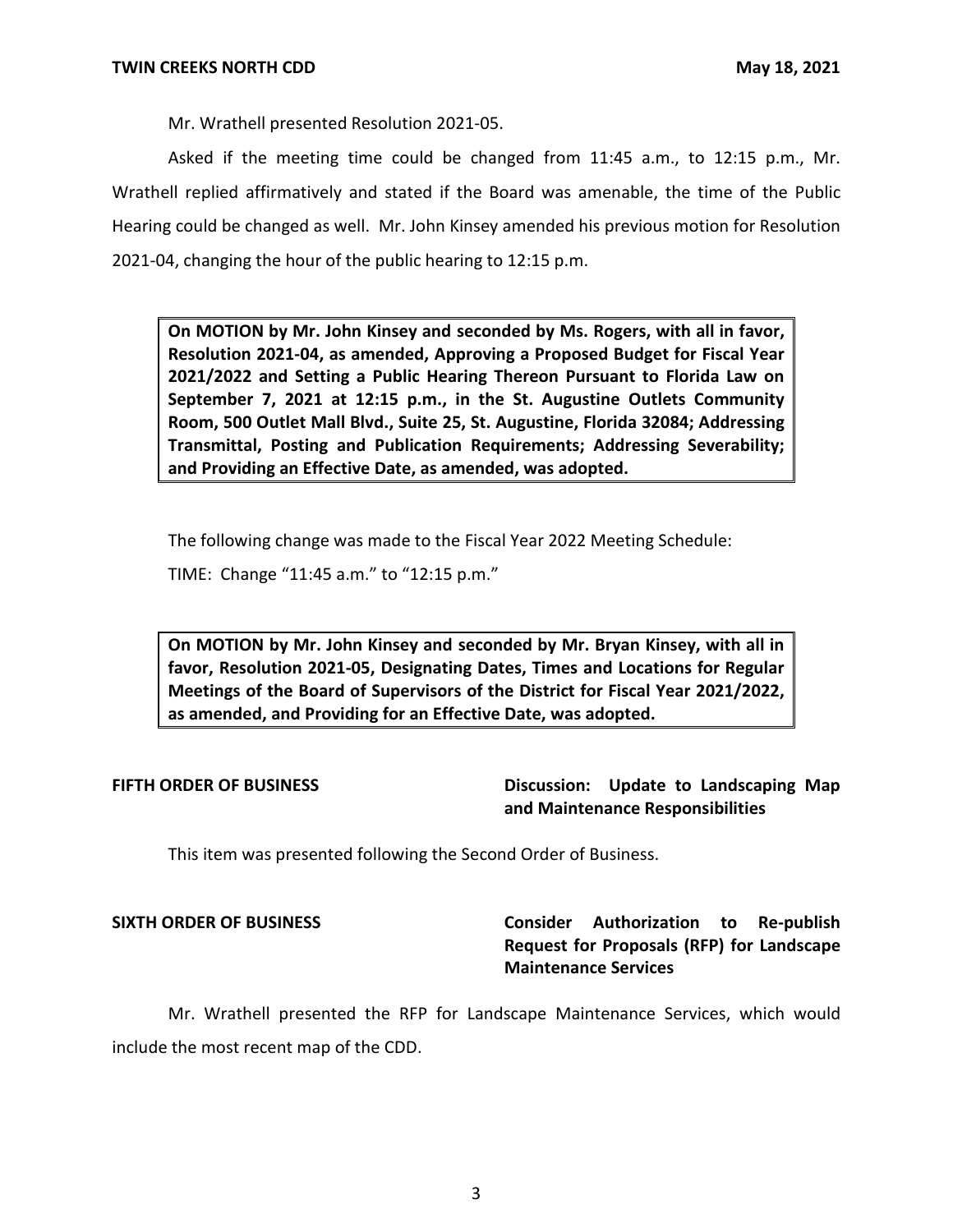**On MOTION by Mr. John Kinsey and seconded by Ms. Rogers, with all in favor, authorizing Staff to re-publish the Request for Proposals (RFP) for Landscape Maintenance Services, was approved.** 

**SEVENTH ORDER OF BUSINESS Consider Appointment of Steven Jordan as CDD Field Operations Liaison, Overseeing On-site Operations** 

Mr. Wrathell noted that Mr. Jordan, who currently sits on the CDD Board, would volunteer to serve as liaison and coordinate with contractors, which would be beneficial to the

District.

 **On MOTION by Mr. John Kinsey and seconded by Mr. Bryan Kinsey, with all in favor, appointment of Mr. Steven Jordan as CDD Field Operations Liaison to oversee on-site operations, was approved.** 

### **EIGHTH ORDER OF BUSINESS**

**Consent Agenda Items** 

Mr. Wrathell presented the following Consent Agenda Items:

- **A. Acceptance of Unaudited Financial Statements as of March 31, 2020**
- **B. Approval of Minutes** 
	- **I. November 10, 2020 Landowners' Meeting**
	- **II. November 10, 2020 Regular Meeting**

 **On MOTION by Mr. John Kinsey and seconded by Ms. Rogers, with all in favor, the Consent Agenda Items, as presented, were accepted and approved.** 

### **NINTH ORDER OF BUSINESS** Staff Reports

### **A. District Counsel:** *Billing, Cochran, Lyles, Mauro & Ramsey, P.A.*

Ms. Delegal stated her firm would prepare a review of all legislative activity from the most recent legislative session that impacts Special Districts and email it to the Board, to inform them of what must be done to comply with statutory requirements.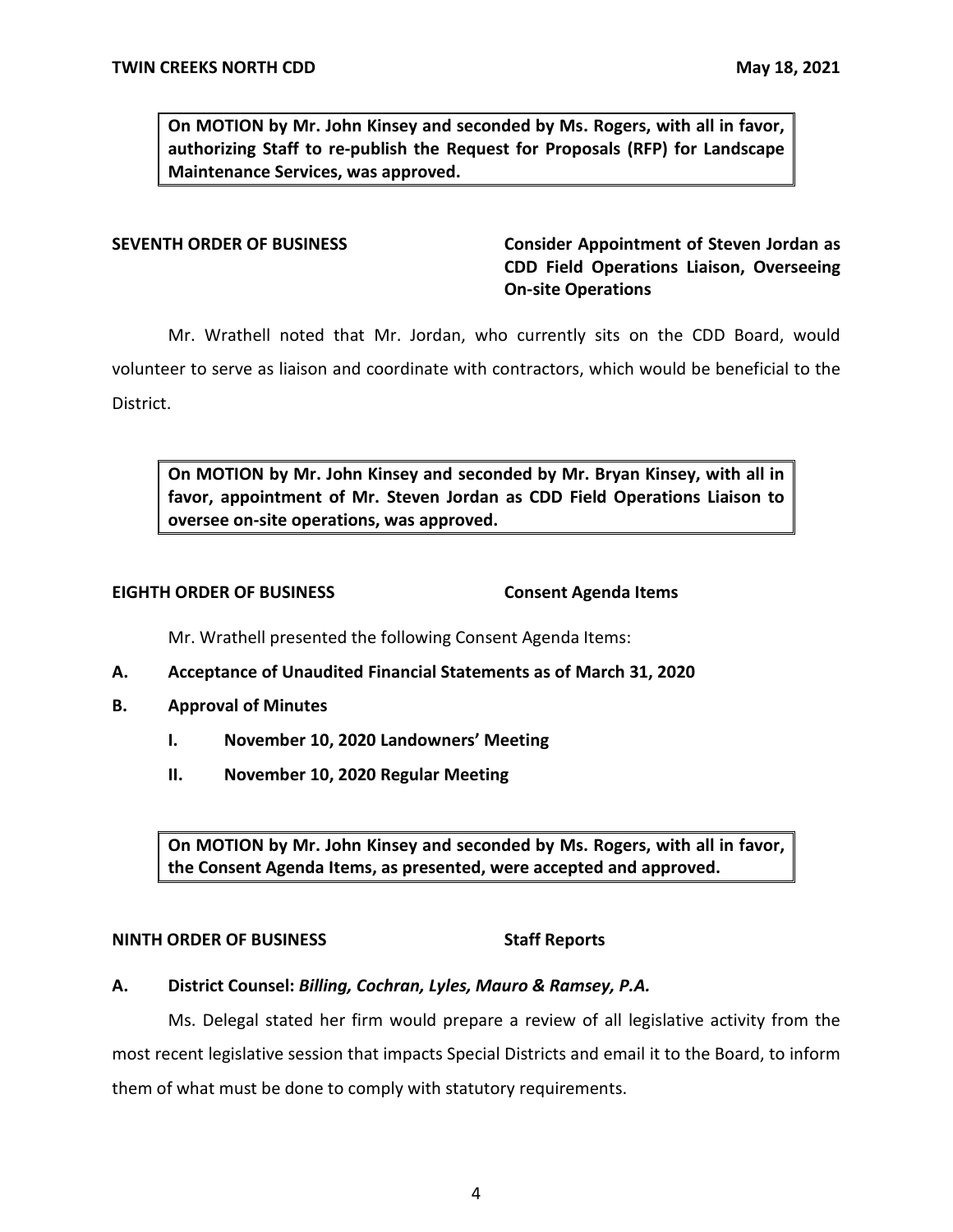# **B. District Engineer:** *Prosser, Inc.*

There was no report.

# **C. Field Operations Liaison**

There was being no report.

# **D. District Manager:** *Wrathell, Hunt and Associates, LLC*

# **I. 623 Registered Voters in District as of April 15, 2021**

There were 623 registered voters residing within the District as of April 15, 2021.

# **II. NEXT MEETING DATE: July 20, 2021 at 11:45 A.M.**

### o **QUORUM CHECK**

 Mr. Wrathell stated the next meeting would most likely be on September 7, 2021 at 12:45 p.m.

# **TENTH ORDER OF BUSINESS Board Members' Comments/Requests**

There being no Board Members' comments or requests, the next item followed.

# **ELEVENTH ORDER OF BUSINESS Public Comments**

There being no public comments, the next item followed.

### **TWELFTH ORDER OF BUSINESS Adjournment**

There being nothing further to discuss, the meeting adjourned.

 **On MOTION by Mr. John Kinsey and seconded by Ms. Rogers, with all in favor, the meeting adjourned at 12:07 p.m.** 

[SIGNATURES APPEAR ON THE FOLLOWING PAGE]